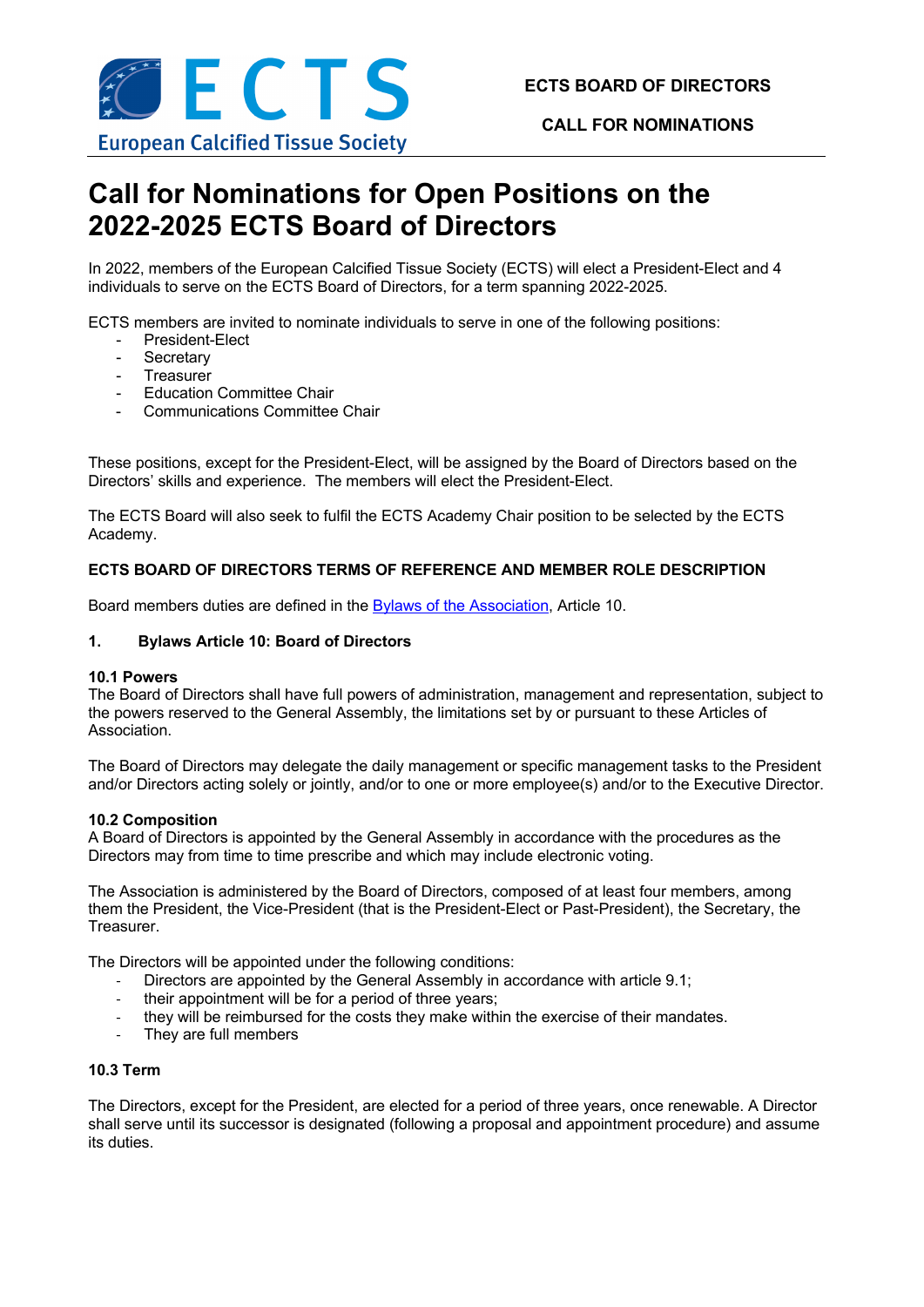A Director's appointment will terminate in each of the following situations: his death, resignation, civil incapacity or if he is placed under temporary administration or receivership, if his appointment is terminated by the General Assembly or if his appointment term expires.

In the event of a termination during a mandate, the Board of Directors may designate a temporary substitute. A director so appointed shall hold office only until the next following annual general meeting. If not re-appointed at such annual general meeting, he shall vacate his office at the conclusion thereof.

All acts relative to nomination, dismissal or cessation of functions of Directors established in conformity with law will be communicated to the Federal Public Service of Justice in view to be published at the expense of the Association in the annexes of the Belgian Official Journal or as otherwise prescribed by law.

#### **10.4 Executive Committee**

The Executive Committee will be composed by the following directors: the President, the Secretary, Treasurer, Executive Director and Vice-President that is the President-Elect or Past-President.

The Board of Directors shall appoint from its midst the Secretary and Treasurer. The Board of Directors may also create other positions, as it deems necessary and appropriate, and fill such positions from among its midst.

## **10.5 President-Elect, President and Past-President**

In accordance with the procedures prescribed by the Board of Directors, the General Assembly shall elect the President-Elect. The President-Elect shall serve in such capacity for a term of one year before automatically becoming the President and serving in such capacity for a subsequent term of three years before automatically becoming the Past-President and serving in such capacity for a term of two years.

When the President-elect is elected by the General Assembly, she or he is automatically elected as a member of the Board of Directors until the end of their term as Past President.

In case the President-Elect, President or Past-President is dismissed by the General Assembly the General Assembly will also decide on the remaining duration of her/his term as a Director

#### **10.6 Meetings and convocations**

The Board of Directors meets at least twice a year upon convocation by the President of Association, the Executive Director or upon request of at least 50% of the Board Members.

The convocation is sent by electronic mail or courier or such means of communication as the Board of Directors may decide.

#### **10.7 Decision-taking**

In the voting procedure at meetings of the Board of Directors all members have one vote. In the event of a tie, the President or, in his absence, the Vice-President chairing the meeting shall have the casting vote.

Each member of the Board of Directors may, by any means of telecommunication or video, participate at the deliberations of the board of directors and cast votes, with the purpose to organise board meetings between board members geographically distant from each other, at which the members can communicate simultaneously.

Within the limits of the applicable legal provisions, decisions of the board of directors can be made by way of unanimous written decision of the directors.

All Directors may validly represent another absent Director and vote on his behalf, provided that they have been issued with a proxy by the absent Director, specifying the extent and purpose of the proxy, and, optionally, a voting instruction.

The presence in person or by proxy-holder of at least 50% of the Directors shall constitute a quorum for the transaction of business.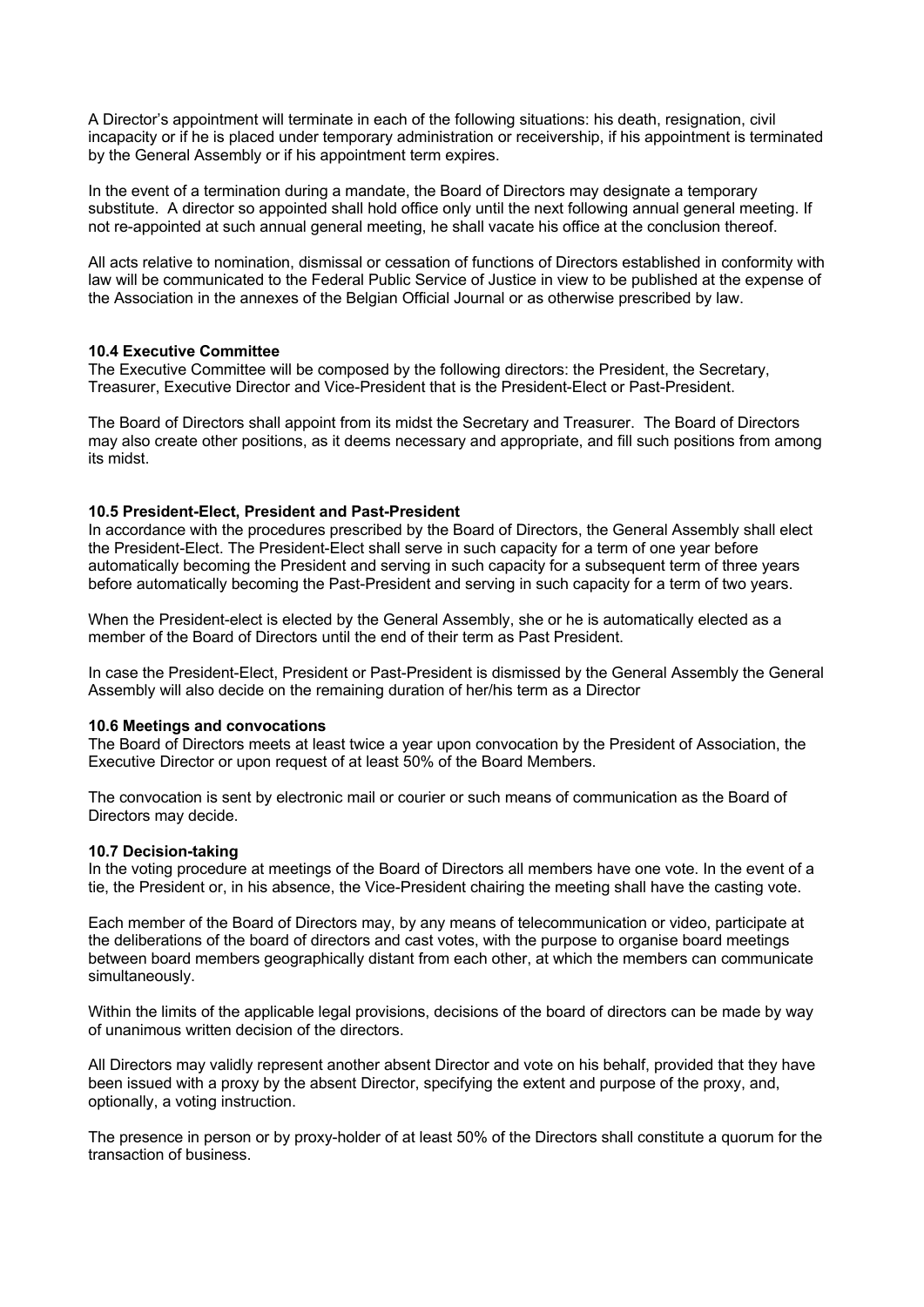## **10.8 Register of resolutions of the Board of Directors**

The resolutions of the Board of Directors are written down in a register and kept by the Executive Director at the disposal of Board Members at the registered office of the Association.

# **2. Nomination and Election Procedure**

#### **Nominations**

A call for nominations will be sent to the membership in advance of the Annual General Meeting. The ECTS Board of Directors and Nominations Committee will also be asked for nominations.

The nomination is submitted by a proposer and supported by a seconder. It is the responsibility of the proposer to consult the nominee as to whether he or she is willing to stand for election. Proposer, seconder and nominee are ECTS members and their signature is required to validate the nomination (via the Declaration of Intent Form).

Nominations shall be submitted using the online nomination form. The nominee photo and Declaration of Interest Form should be submitted through the online nomination form.

Deadline for receipt of nominations: 15 February 2022.

All nominations will be reviewed by the ECTS Board and interviews may be conducted to discuss candidate's candidates' strengths, motivation and fit with board needs.

#### **Elections**

Candidates for election will be appointed by the ECTS Board of Directors. Election ballot will be held electronically and the votes announced at the Annual General Meeting.

#### **2022 Nomination and Election Timetable**



#### **Criteria for Membership**

The Board should reflect an adequate gender, geographical and ethnic representation and equal representation of basic scientists and clinicians.

Board members must:

- Be a full member of the ECTS
- Have a track record in the field of calcium and bone metabolism, or other speciality as determined by the Board
- Demonstrate a commitment to the aims of the Society, such as
	- o Participation in ECTS Action Groups